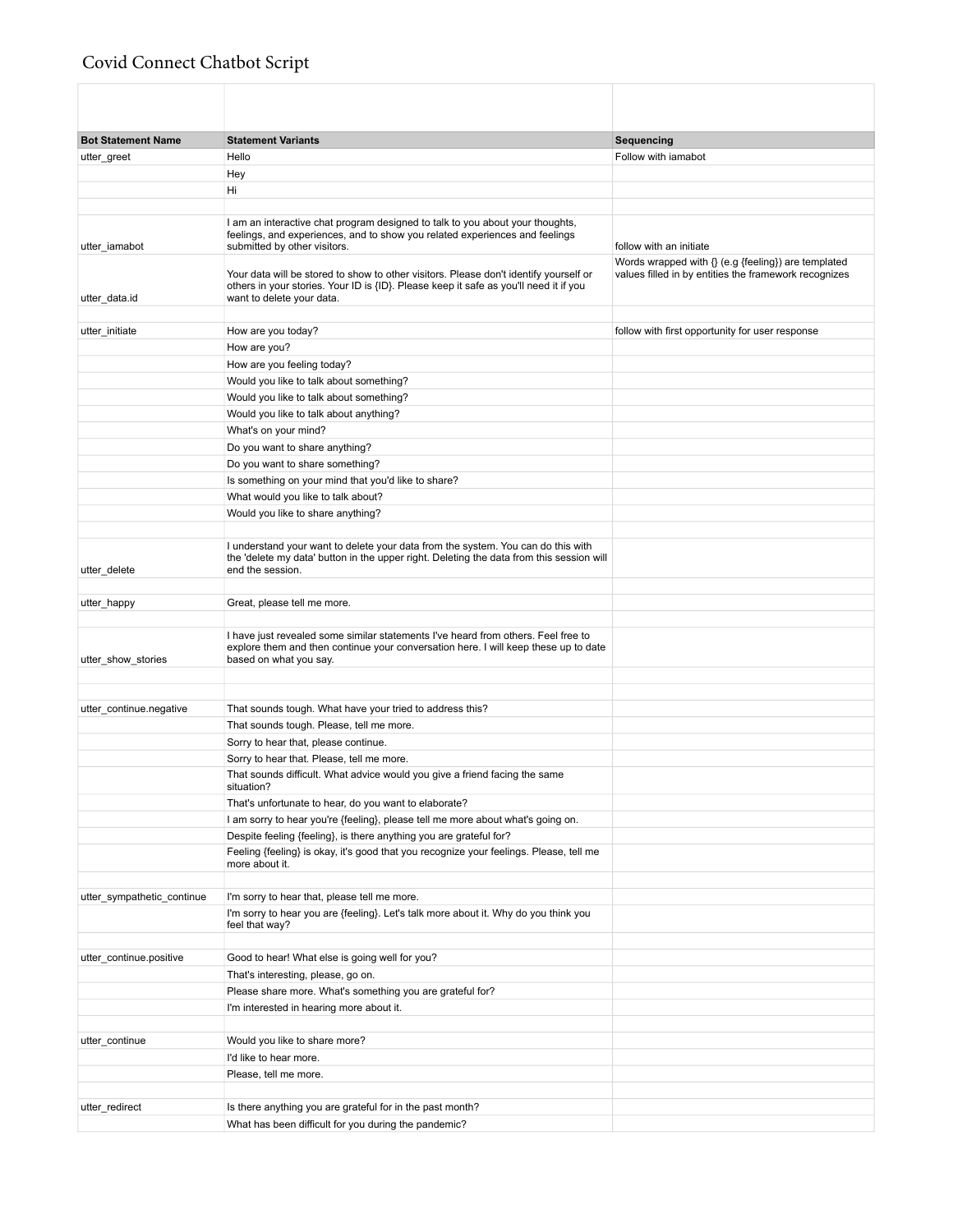| <b>Bot Statement Name</b>        | <b>Statement Variants</b>                                                                                                                                                                                                                                                                                                                              | Sequencing                                                |
|----------------------------------|--------------------------------------------------------------------------------------------------------------------------------------------------------------------------------------------------------------------------------------------------------------------------------------------------------------------------------------------------------|-----------------------------------------------------------|
|                                  | What is the best thing that happened to you over the pandemic?                                                                                                                                                                                                                                                                                         |                                                           |
|                                  | What are you looking forward to the most after the pandemic?                                                                                                                                                                                                                                                                                           |                                                           |
|                                  | How have your been taking care of yourself during the pandemic?                                                                                                                                                                                                                                                                                        |                                                           |
|                                  | What advice do you have for others for dealing with the effects of the pandemic?                                                                                                                                                                                                                                                                       |                                                           |
|                                  | Is there anything positive that has happened to you because of the pandemic?                                                                                                                                                                                                                                                                           |                                                           |
|                                  | Please, share a story about something difficult for you during the pandemic.                                                                                                                                                                                                                                                                           |                                                           |
|                                  | What are some strategies you have used to stay healthy in the pandemic?                                                                                                                                                                                                                                                                                |                                                           |
| utter_okay                       | Okay                                                                                                                                                                                                                                                                                                                                                   |                                                           |
|                                  | Sure                                                                                                                                                                                                                                                                                                                                                   |                                                           |
|                                  |                                                                                                                                                                                                                                                                                                                                                        |                                                           |
| utter_go_on                      | Go on when you're ready.<br>I'm still here, please continue.                                                                                                                                                                                                                                                                                           |                                                           |
|                                  |                                                                                                                                                                                                                                                                                                                                                        |                                                           |
| utter_come_back_later            | I am here if you would like to talk in the future.                                                                                                                                                                                                                                                                                                     |                                                           |
|                                  | I am always here if you want to talk more.                                                                                                                                                                                                                                                                                                             |                                                           |
| utter_i_can_wait                 | I can wait if you would like, otherwise you could return later when you are ready.                                                                                                                                                                                                                                                                     |                                                           |
|                                  | I will wait for when you're ready.                                                                                                                                                                                                                                                                                                                     |                                                           |
|                                  | Take some time to think, I will be here.                                                                                                                                                                                                                                                                                                               |                                                           |
| utter_sympathy                   | I am sorry to hear that.                                                                                                                                                                                                                                                                                                                               |                                                           |
|                                  | That is unfortunate to hear.                                                                                                                                                                                                                                                                                                                           |                                                           |
|                                  | That sounds tough.                                                                                                                                                                                                                                                                                                                                     |                                                           |
|                                  | I am sorry to hear you are {feeling}.                                                                                                                                                                                                                                                                                                                  |                                                           |
|                                  | It is unfortunate you are {feeling}.                                                                                                                                                                                                                                                                                                                   |                                                           |
|                                  | Feeling {feeling} is unfortunate.                                                                                                                                                                                                                                                                                                                      |                                                           |
|                                  | Many of our feelings are a normal reaction to an abnormal event, this pandemic.                                                                                                                                                                                                                                                                        |                                                           |
|                                  | It is understandable you feel {feeling} during this pandemic.                                                                                                                                                                                                                                                                                          |                                                           |
| utter supports                   | I cannot provide direct support, however, you can find support through the<br>Government of Ontario Covid-19 support page. (link: https://www.ontario.<br>ca/page/covid-19-support-people). There are various health, mental health,<br>financial, and family supports listed there.                                                                   |                                                           |
|                                  | If you are experiencing severe distress or danger, please call 911 or go to your<br>nearest emergency room. If you are not in danger, but need support, please visit the<br>Government of Ontario Covid-19 support page to find the right help. There are<br>various health, mental health, financial, and family supports listed there. (link: https: |                                                           |
| utter_emergency                  | //www.ontario.ca/page/covid-19-support-people)                                                                                                                                                                                                                                                                                                         |                                                           |
| utter_cant_advise                | I provide a platform to share and find stories, I cannot provide suggestions.                                                                                                                                                                                                                                                                          |                                                           |
| utter why mood                   | Why are you feeling {feeling}?                                                                                                                                                                                                                                                                                                                         |                                                           |
|                                  | Why are you {feeling}?                                                                                                                                                                                                                                                                                                                                 |                                                           |
|                                  |                                                                                                                                                                                                                                                                                                                                                        |                                                           |
| utter bot purpose                | I am an interactive chat program designed to talk to you about your thoughts,<br>feelings, and experiences, and to show you related experiences and feelings<br>submitted by other visitors.                                                                                                                                                           |                                                           |
| utter_finalize                   | Let's end on a positive note. What is the best thing that happened to you over the pandemic?                                                                                                                                                                                                                                                           |                                                           |
|                                  | Thank you for participating - feel free to explore the visualization more. If you want<br>to continue to talk, just write here and we can pick up the conversation.                                                                                                                                                                                    | Follow up the previous with this and the next in sequence |
|                                  | As a reminder, after 3 days, the conversation we just had will be added to the<br>dataset. You can remove your data at any time by visiting the "Delete My Data" link<br>on the home page and entering your unique ID.                                                                                                                                 |                                                           |
| Specific situations to recognize |                                                                                                                                                                                                                                                                                                                                                        |                                                           |
|                                  |                                                                                                                                                                                                                                                                                                                                                        |                                                           |
| school                           | Studying from home has been a challenge for many people. What coping strategies<br>have your tried and are effective?                                                                                                                                                                                                                                  |                                                           |
|                                  | Have you considered reaching out to others that have similar experiences with<br>school? Perhaps reading other's experiences on this platform can provide you with<br>some coping ideas.                                                                                                                                                               |                                                           |
|                                  |                                                                                                                                                                                                                                                                                                                                                        |                                                           |